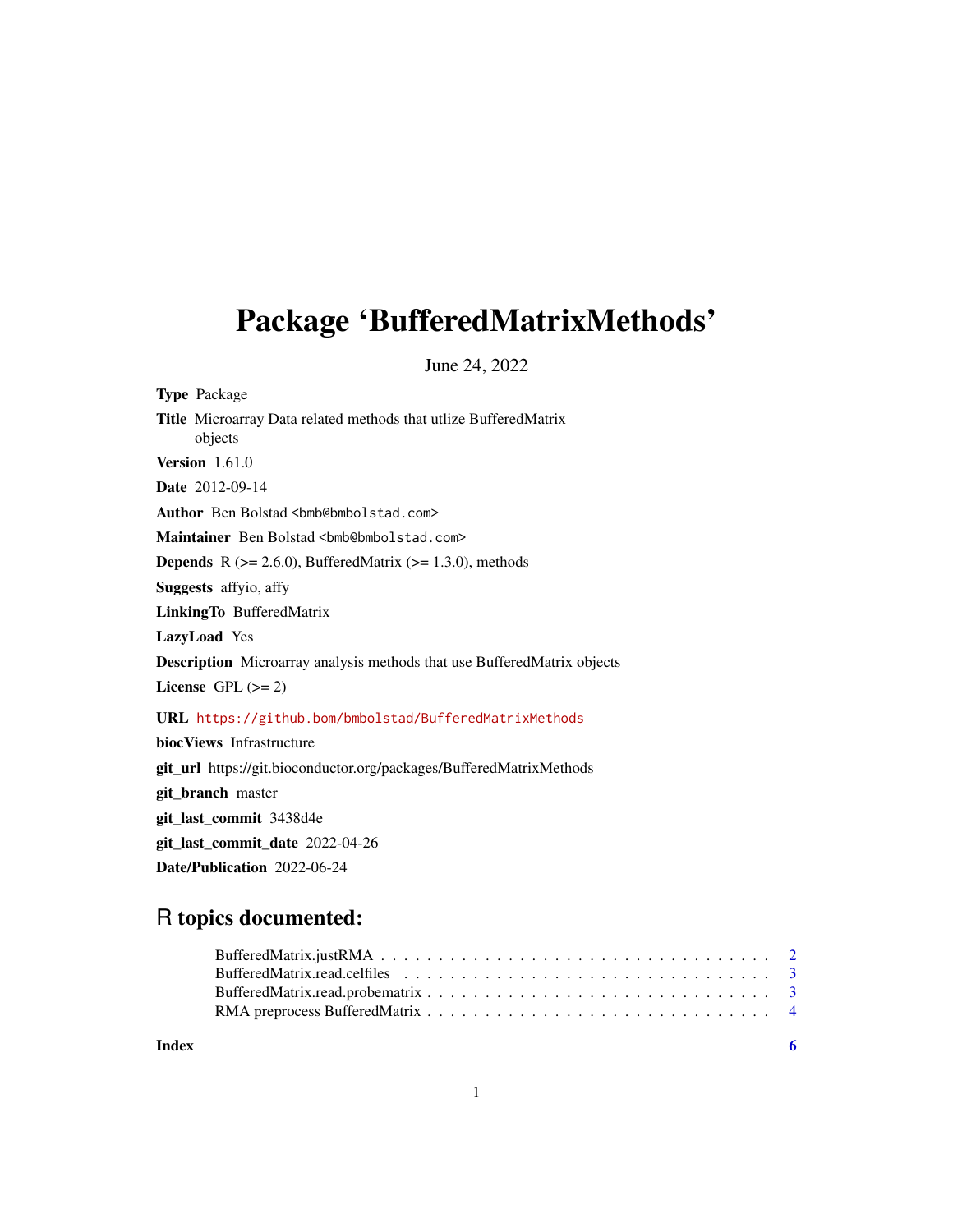<span id="page-1-0"></span>BufferedMatrix.justRMA

*Use BufferedMatrix objects to facilitate RMA computation with low memory overhead*

## Description

Read CEL data into [BufferedMatrix](#page-0-0) objects.

#### Usage

```
BufferedMatrix.justRMA(..., filenames=character(0),celfile.path=NULL,
                     phenoData=new("AnnotatedDataFrame"),
                     description=NULL,
                     notes="",
                     verbose=FALSE, background=TRUE, normalize=TRUE,
                     cdfname = NULL)
```
## Arguments

| .            | file names separated by comma.                                                                                                               |
|--------------|----------------------------------------------------------------------------------------------------------------------------------------------|
| filenames    | file names in a character vector.                                                                                                            |
| celfile.path | path where CEL files are located                                                                                                             |
| phenoData    | a AnnotatedDataFrame object                                                                                                                  |
| description  | a MIAME object                                                                                                                               |
| notes        | notes                                                                                                                                        |
| verbose      | verbosity flag                                                                                                                               |
| normalize    | logical value. If TRUE normalize data using quantile normalization                                                                           |
| background   | logical value. If TRUE background correct using RMA background correction                                                                    |
| cdfname      | Used to specify the name of an alternative cdf package. If set to NULL, the usual<br>cdf package based on Affymetrix' mappings will be used. |

## Value

An ExpressionSet object, containing expression values identical to what one would get from running [rma](#page-0-0) on an [AffyBatch](#page-0-0).

#### Author(s)

Ben Bolstad <br/> <br/>bmb@bmbolstad.com>

#### See Also

[BufferedMatrix](#page-0-0), [BufferedMatrix.read.probematrix](#page-2-1)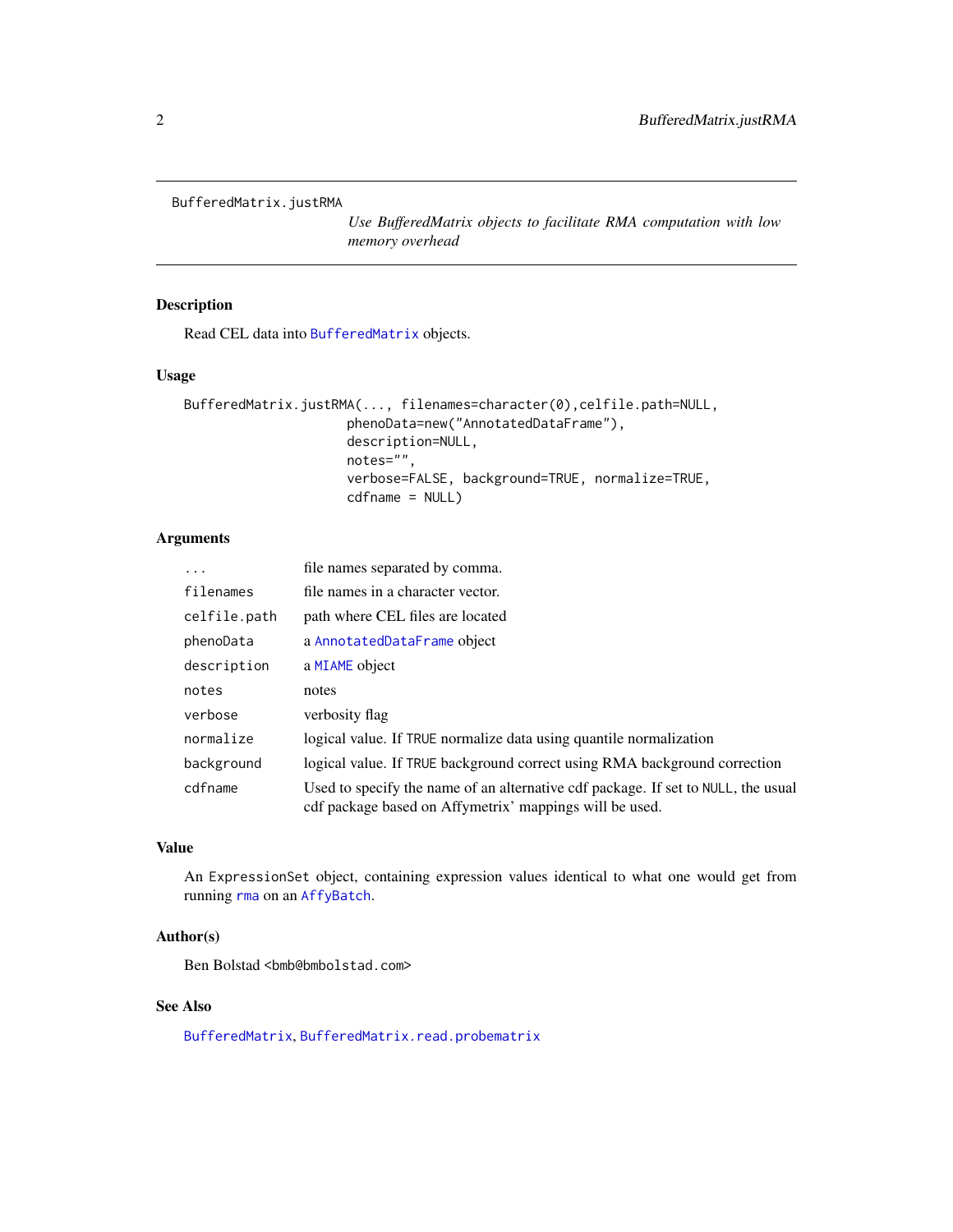<span id="page-2-0"></span>BufferedMatrix.read.celfiles

*Read CEL file data into PM or MM BufferedMatrix*

#### Description

Read CEL data into [BufferedMatrix](#page-0-0) objects.

## Usage

```
BufferedMatrix.read.celfiles(..., filenames = character(0),celfile.path=NULL)
```
#### Arguments

| $\cdot$ $\cdot$ $\cdot$ | file names separated by comma.    |
|-------------------------|-----------------------------------|
| filenames               | file names in a character vector. |
| celfile.path            | path where CEL files are located  |

#### Value

A [BufferedMatrix](#page-0-0) object containing the CEL file intensities.

## Author(s)

Ben Bolstad <bmb@bmbolstad.com>

#### See Also

[BufferedMatrix](#page-0-0), [BufferedMatrix.read.probematrix](#page-2-1)

<span id="page-2-1"></span>BufferedMatrix.read.probematrix

*Read CEL file data into PM or MM BufferedMatrix*

## Description

Read CEL data into [BufferedMatrix](#page-0-0) objects.

#### Usage

```
BufferedMatrix.read.probematrix(..., filenames = character(0),celfile.path=NULL,rm.mask = FALSE, rm.o
```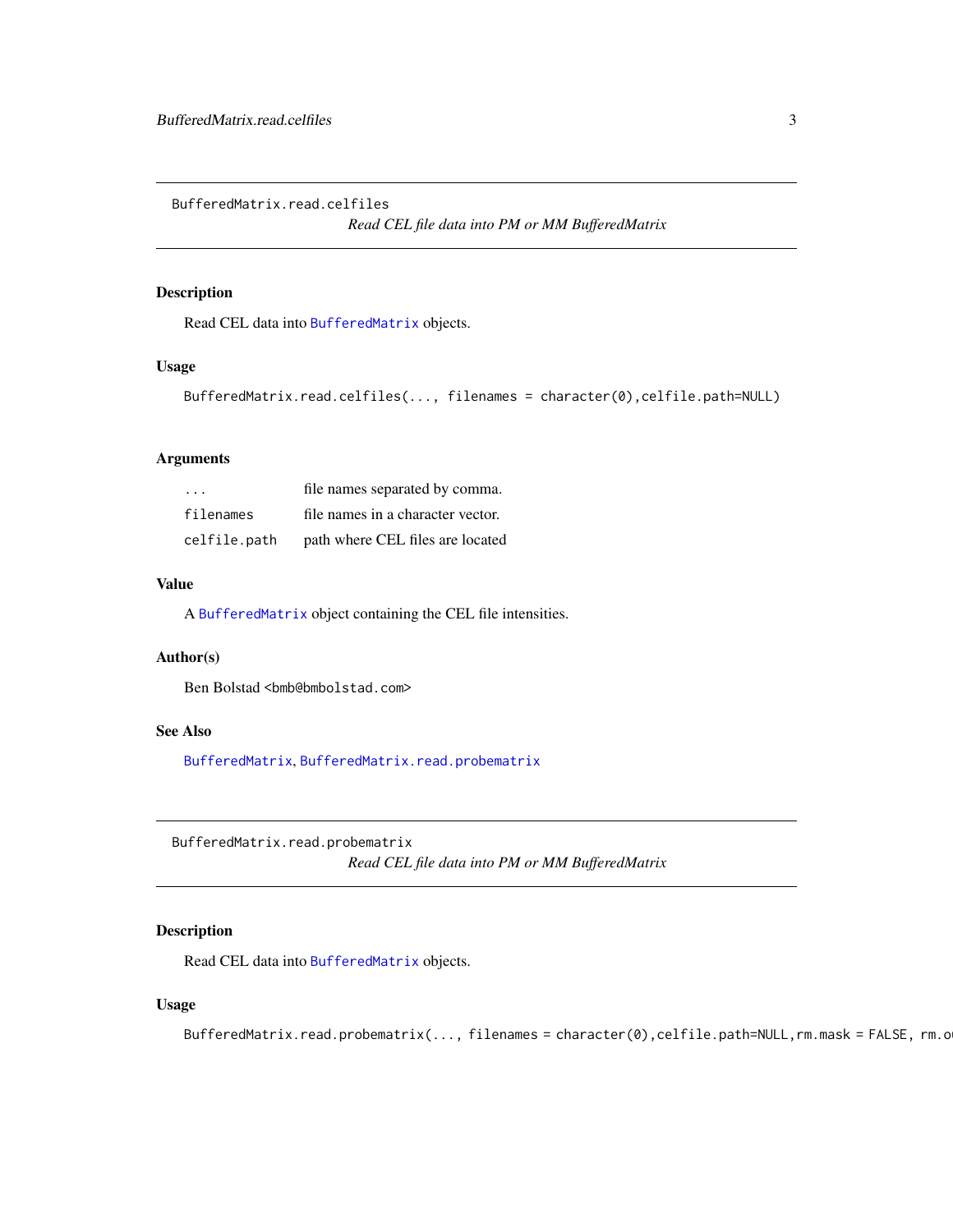## Arguments

| $\ddots$     | file names separated by comma.                                                                                                               |
|--------------|----------------------------------------------------------------------------------------------------------------------------------------------|
| filenames    | file names in a character vector.                                                                                                            |
| celfile.path | path where CEL files are located                                                                                                             |
| rm.mask      | should the spots marked as 'MASKS' set to NA?                                                                                                |
| rm.outliers  | should the spots marked as 'OUTLIERS' set to NA                                                                                              |
| rm.extra     | if TRUE, overrides what is in rm. mask and rm. oultiers                                                                                      |
| verbose      | verbosity flag                                                                                                                               |
| which        | should be either "pm", "mm" or "both"                                                                                                        |
| cdfname      | Used to specify the name of an alternative cdf package. If set to NULL, the usual<br>cdf package based on Affymetrix' mappings will be used. |

## Value

A list of one or two [BufferedMatrix](#page-0-0) objects. Each [BufferedMatrix](#page-0-0) objects is either PM or MM data. No [AffyBatch](#page-0-0) is created.

#### Author(s)

Ben Bolstad <br/> <br/>bmb@bmbolstad.com>

#### See Also

[AffyBatch](#page-0-0), [read.affybatch](#page-0-0)

```
RMA preprocess BufferedMatrix
```
*RMA preprocessing functions that work on BufferedMatrix objects*

#### Description

This group of functions can be used to apply the RMA background correction, Quantile normalization and Median polish summarization to data stored in a BufferedMatrix object.

## Usage

```
bg.correct.BufferedMatrix(x, copy=TRUE)
normalize.BufferedMatrix.quantiles(x, copy=TRUE)
BufferedMatrix.bg.correct.normalize.quantiles(x, copy=TRUE)
```
#### Arguments

|      | a Buffered Matrix containing data to be processed                            |
|------|------------------------------------------------------------------------------|
| copy | should the BufferedMatrix be copied or should the input object be changed on |
|      | output                                                                       |

<span id="page-3-0"></span>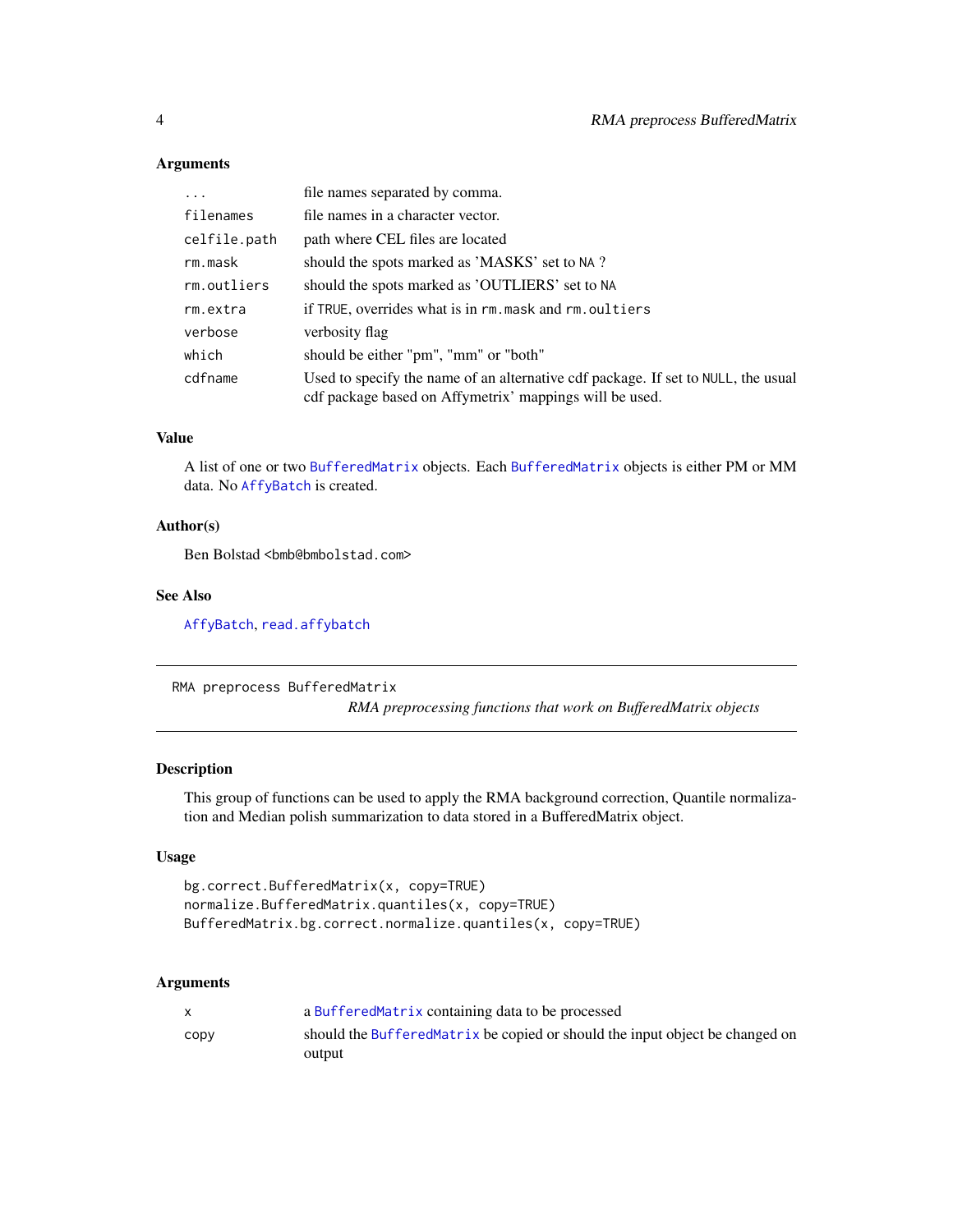## <span id="page-4-0"></span>Value

In the case of normalize.BufferedMatrix.quantiles and bg.correct.BufferedMatrix a [BufferedMatrix](#page-0-0) is returned. The function median.polish.summarize returns a [matrix](#page-0-0).

The function BufferedMatrix.bg.correct.normalize.quantiles carries out both pre-processing steps with a single command.

## Author(s)

B. M. Bolstad <br/> <br/> <br/> <br/> <br/> <br/> <br/> <br/> <br/><br/><br/>Stad.com>

#### See Also

[rma](#page-0-0)